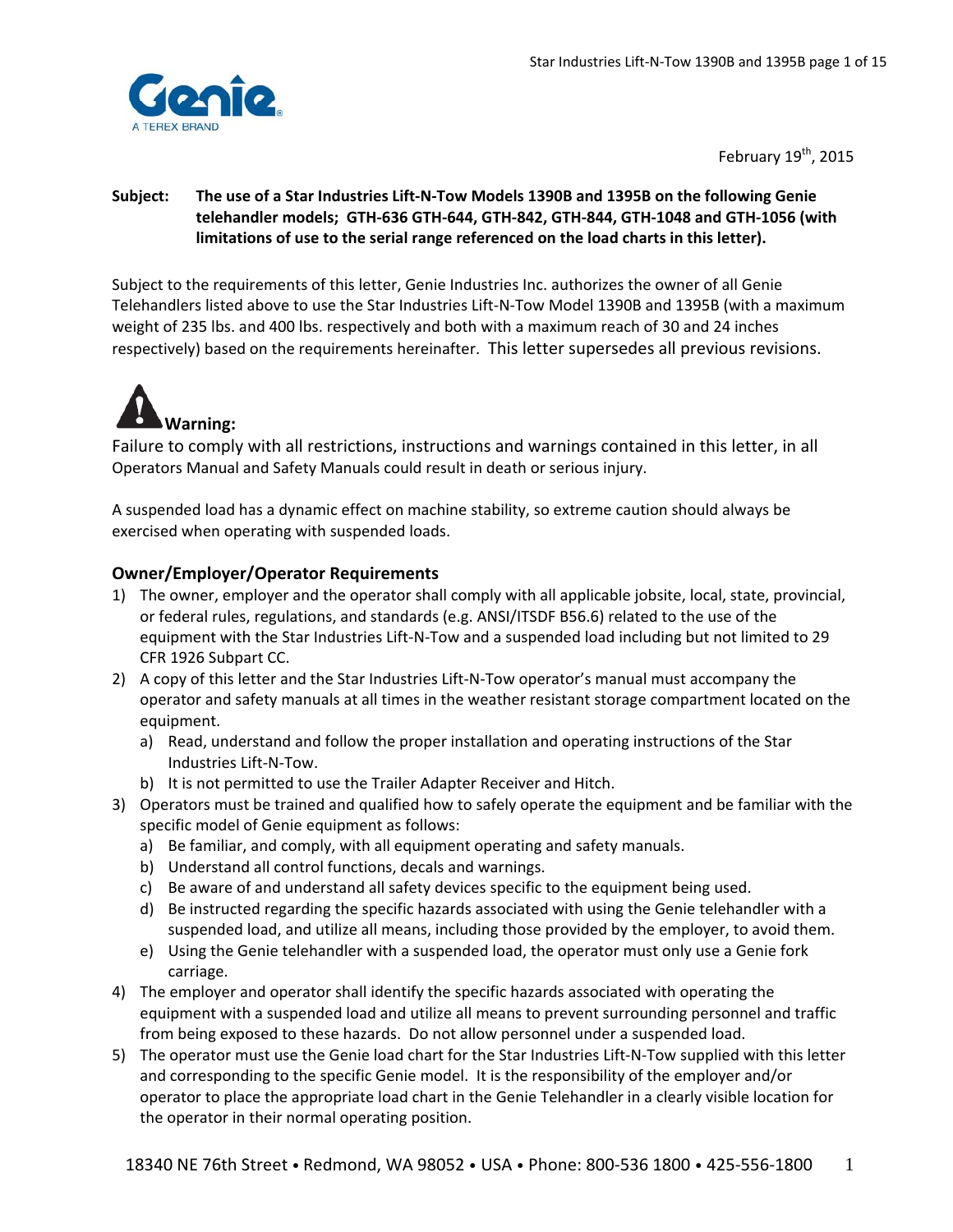

Note: Lamination of the load chart may help minimize potential damage.

# **Specific Training**

- 1) The employer shall provide any additional training to the operator, and other personnel, that's deemed necessary to safely operate the Genie telehandler with a suspended load, which may include but not be limited to the following:
	- a) Setup
		- i) If the telehandler has a hydraulic powered fork carriage:
			- (1) Verify that the fork carriage is reset to 0 degrees rotation on its pivot axis.
			- (2) Turn off the telehandler and disable the hydraulic power to the attachment by disconnecting the hydraulic couplers to the attachment.
		- ii) Position both forks equally from the centerline of the fork carriage such that the load center of the attachment is on center with the fork carriage and boom.
		- iii) Secure the attachment to the forks and fork carriage per the manufacturer's instructions.
	- b) Rigging
		- i) A qualified rigger shall determine the most appropriate rigging equipment, and methods, for properly secure the load such that unintentional unhooking or displacement of the load or rigging is avoided.
		- ii) All rigging shall be approved, and in proper working condition, by the employer prior to lifting.
		- iii) Suspend the load in a position to help minimize potential swinging.
		- iv) If possible, position the load in a manner that will help minimize the exposed surface area to wind.
	- c) Signal person
		- i) A signal person must be provided in each of the following situations
			- (1) The point of operation, meaning the load travel or the area near or at load placement, is not in full view of the operator.
			- (2) When the equipment is traveling, the view in the direction of travel is obstructed.
			- (3) Due to site specific safety concerns, either the operator or the person handling the load determines that it is necessary.
		- ii) The signals used (hand, voice, audible, or new), and means of transmitting the signals to the operator (such as direct line of sight, video, radio, etc.), must be appropriate for the site conditions.
		- iii) When using hand signals, the Standard Method must be used (see Appendix A of 1926 Subpart CC). Exception: Where use of the Standard Method for hand signals is infeasible, or where an operation or use of an attachment is not covered in the Standard Method, nonstandard hand signals may be used in accordance with paragraph (c)(2) of 1926.1419.
	- d) Lifting
		- i) Do not suspend a load from the trailer hitch adapter receiver. The rigging could come loose which could result in the load falling. Only lift a suspended load from the designated hook position shown on the load charts (i.e. position one).
		- ii) Do not leave the controls while the load is suspended except when a competent person determines it is safe to do so.
			- (1) Competent person means one who is capable of identifying existing and predictable hazards in the surroundings or working conditions which are unsanitary, hazardous, or dangerous to employees, and who has authorization to take prompt corrective measures to eliminate them.
		- iii) Only lift the load when the telehandler is on firm level ground.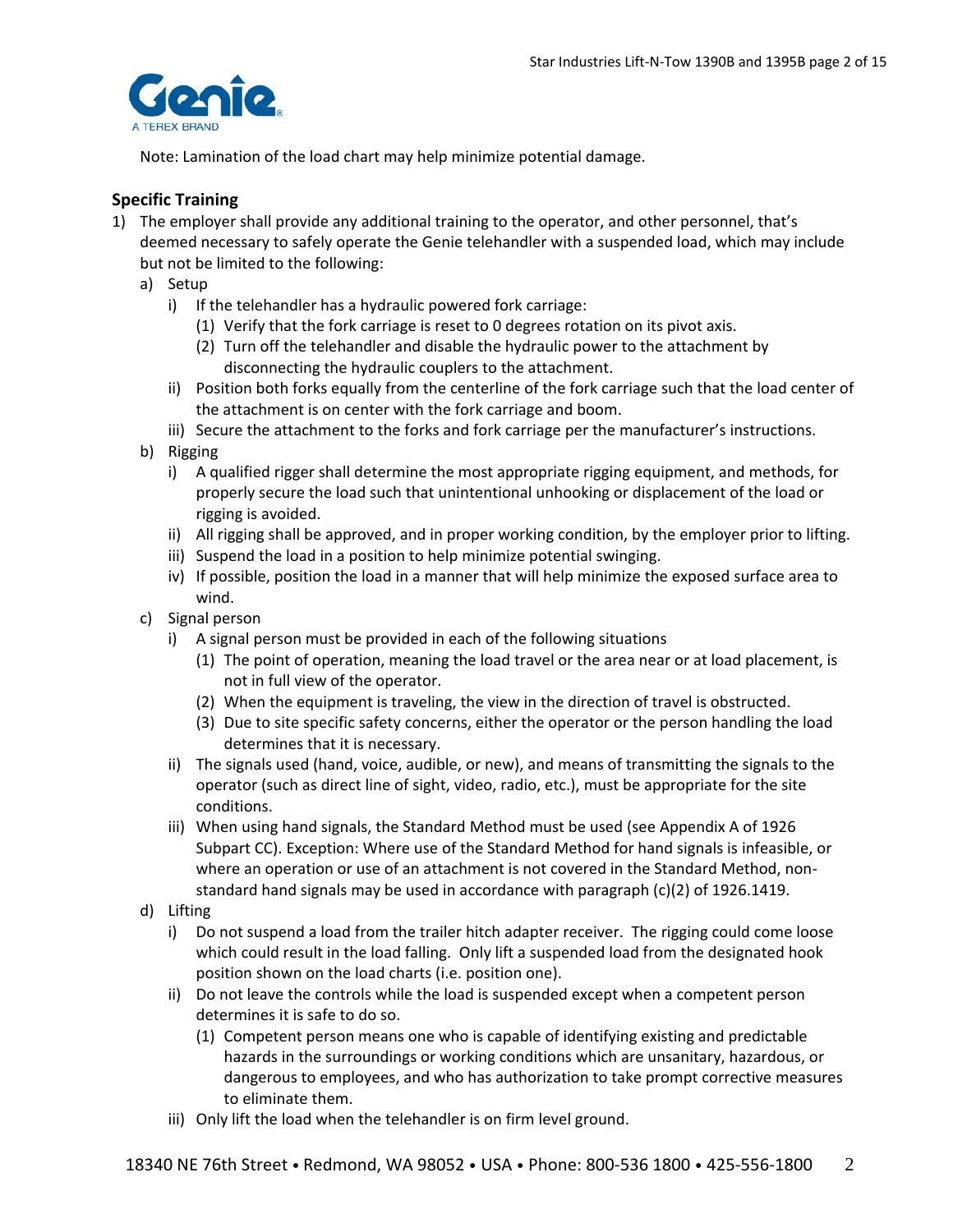

- iv) Do not operate the machine while people are under a suspended load. If people are approaching an elevated load, immediately inform them to evacuate the area.
- v) All movements of the load must be accomplished at lowest possible speed.
- vi) Do not suspend a load from the hitch adapter (i.e. position 2 on the load chart).
- vii) Do not lift loads in windy conditions that will result in the movement of the load out of the booms centerline.
- viii) Level the telehandler before lifting the load.
- ix) Deploy stabilizers, if equipped, prior to picking or placing the suspended load.
- x) Do not tilt the forks forward from the tilted back position with a suspended load.
- xi) Use guide ropes or tag lines by qualified personnel to help control the load and prevent it from swinging.
- xii) Do not attempt to use the telehandler frame‐leveling to compensate for a swinging load.
- xiii) Never drag the load.
- xiv) Do not try to move fixed or obstructed loads.
- xv) Only lift a load vertically; do not pull a load horizontally as it could cause excessive swinging of the load.
- xvi) Do not attempt to lift a trailer off of the ground.
- e) Visibility
	- i) When visibility is or could be obstructed, the operator shall use alternative/additional means to safely transport the load.
		- (1) Use of additional personnel to direct the operator in his movements as well as surrounding ground traffic.
- f) Travel
	- i) A competent person shall supervise the operation, and determine if it is necessary to reduce rated capacity, and make a determination regarding load position, boom location, ground support, travel route, overhead obstructions, and speed of movement necessary to ensure safety.
	- ii) Speed shall be limited by any conditions that could cause any unexpected movement of the load, or jeopardize the safe transport of the load.
	- iii) The telehandler boom shall be retracted and lowered as much as possible.
	- iv) The load shall be transported as low to the ground as practical.
	- v) Only travel on solid surfaces.
	- vi) Start, travel, turn and stop slowly to prevent the load from becoming unstable or swing.
	- vii) Do not exceed walking speed with a load.
	- viii) Do not use any controls to re‐positioning the load when traveling. Come to a gradual and complete stop before attempting to re‐position the load.
	- ix) Be aware of the increased turning radii and avoid any potential collisions.

## **Use Requirements/Considerations**

- 1) This approval only applies for the primary intended purpose and use of the Genie telehandler, as defined by ANSI/ITSDF B56.6 and CSA B335.
- 2) Rigging shall comply with applicable ASME rigging standards (ex: B31.9, B30.26)
- 3) The combined load center shall be located approximately on the center line of the telehandler boom.
- 4) The additional weight of the rigging, the load, the hitch adapter, and the position of the combined load center, shall be taken into consideration and be deducted from the load chart capacity allowance prior to lifting.
- 5) The maximum load capacities referenced on the Genie load charts or the attachment shall not be exceeded.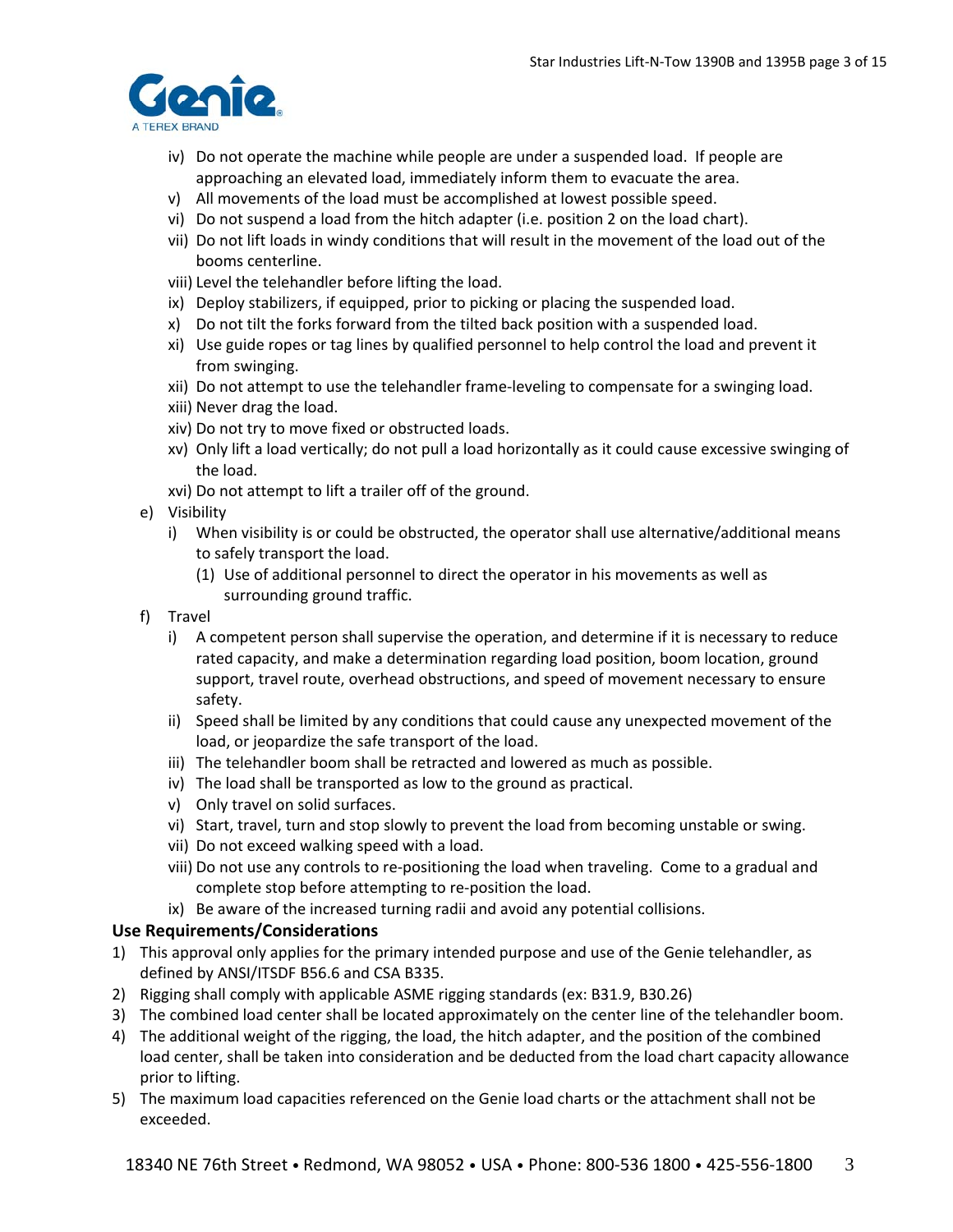

- 6) Always properly secure the attachment prior to use such that any movement of the attachment is minimized during use and that the rear of the attachment is against the fork.
- 7) Star Industries is responsible for the attachment:
	- a) Design
	- b) Fabrication
	- c) Workmanship
	- d) Structural integrity
	- e) Fit and function
	- f) Overall quality
	- g) Any operating and safety instructions specific to the attachment
	- h) Clearly marking the attachment in accordance with ANSI/ITSDF B56.6

In consideration for Genie's authorization herein, the equipment owner hereby agrees to indemnify and hold harmless Genie Industries Inc. and its parent and affiliated companies against any and all liability, claims, suits, losses, costs and legal fees caused by, arising out of, or resulting from the approved modification/application of the Genie equipment; any negligent act in the operation of the equipment by the owner, user and/or operator; the failure to comply with the criteria set forth in this letter related to the modification/application; the design, manufacture and installation of any modification; the safety rules and operating instructions in the Operator's Manual; the design and placement of any safety decals; the operation of the equipment by the owner, user and/or operator; and any negligent act or omission related to the equipment, its use or its modification.

# **BY PROCEEDING WITH THE APPLICATION AUTHORIZED HEREIN, YOU AGREE TO THE CONTENTS OF THIS LETTER AND ITS CONDITIONS. IF YOU DO NOT AGREE, DO NOT PROCEED WITH THE PROPOSED MODIFICATION/APPLICATION.**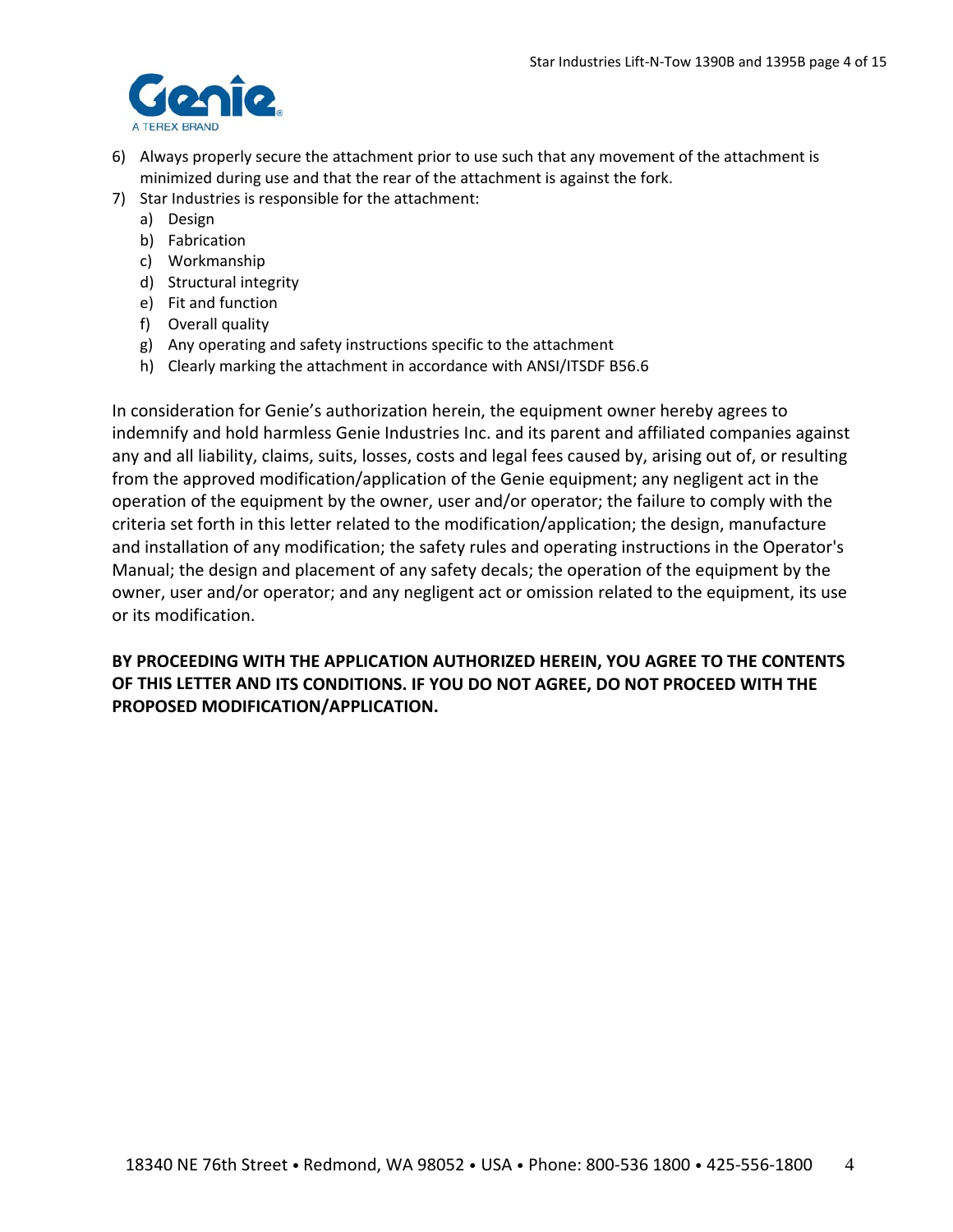

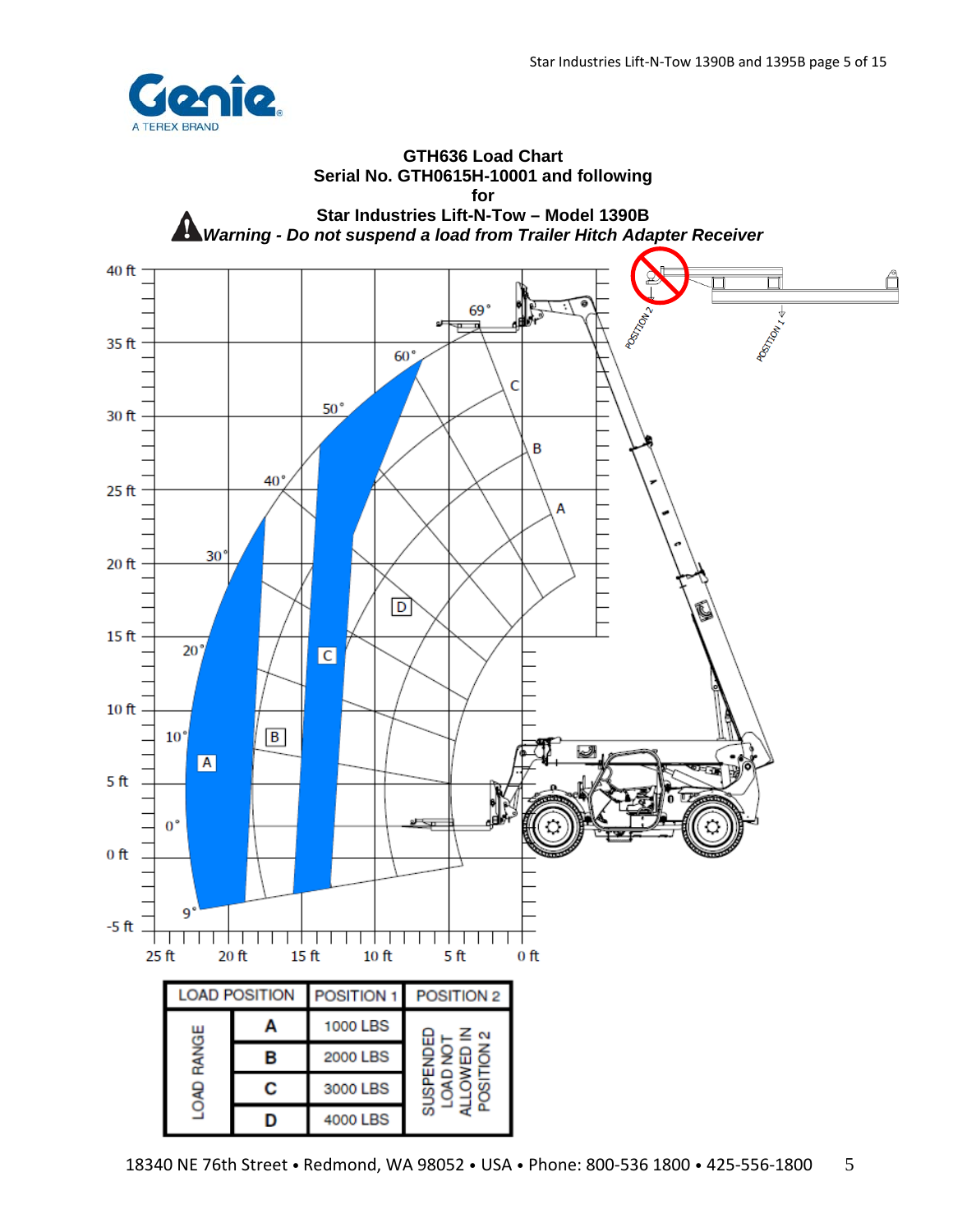

#### **GTH636 Load Chart Serial No. GTH0615H-10001 and following for Star Industries Lift-N-Tow – Model 1395B** *Warning - Do not suspend a load from Trailer Hitch Adapter Receiver*

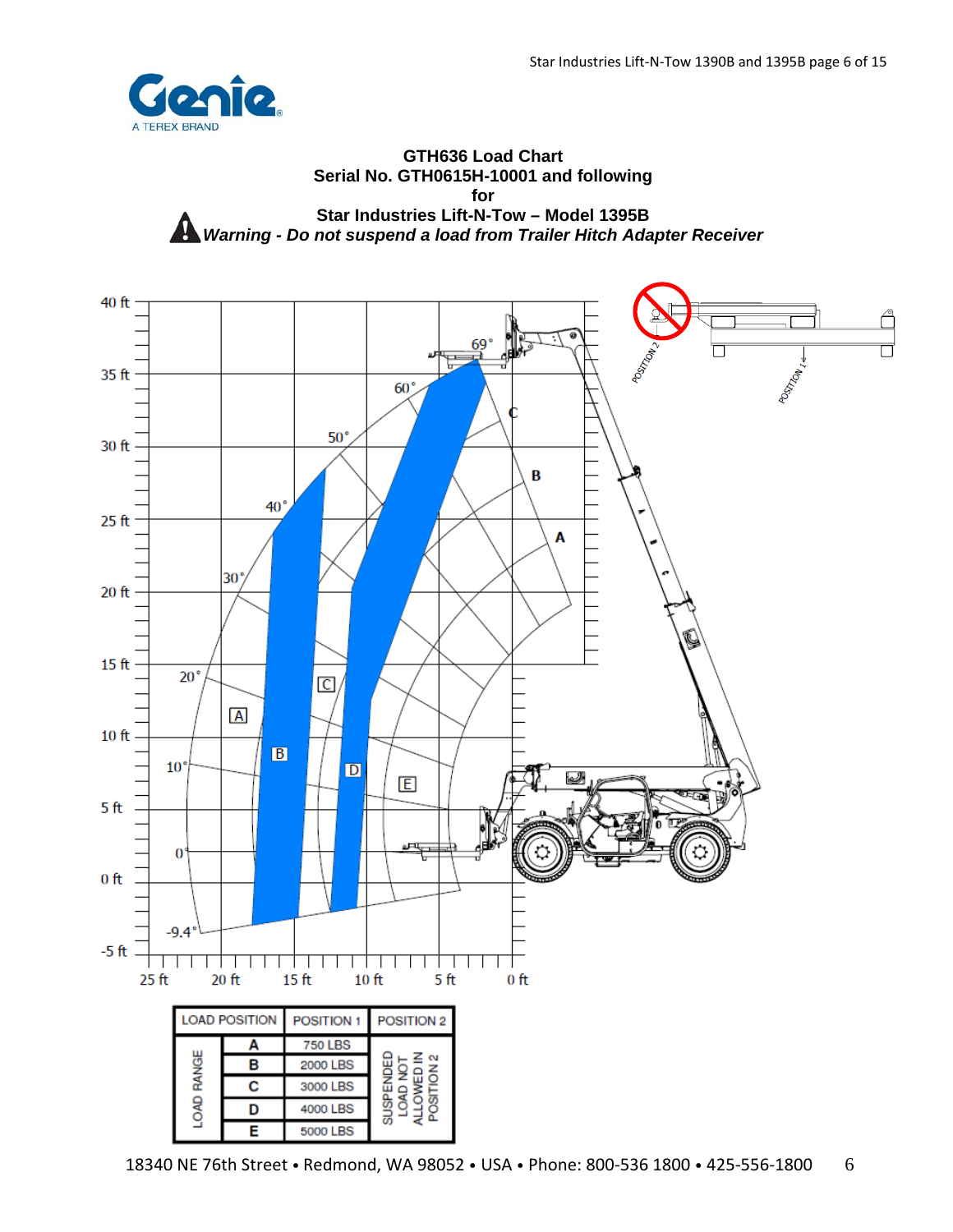

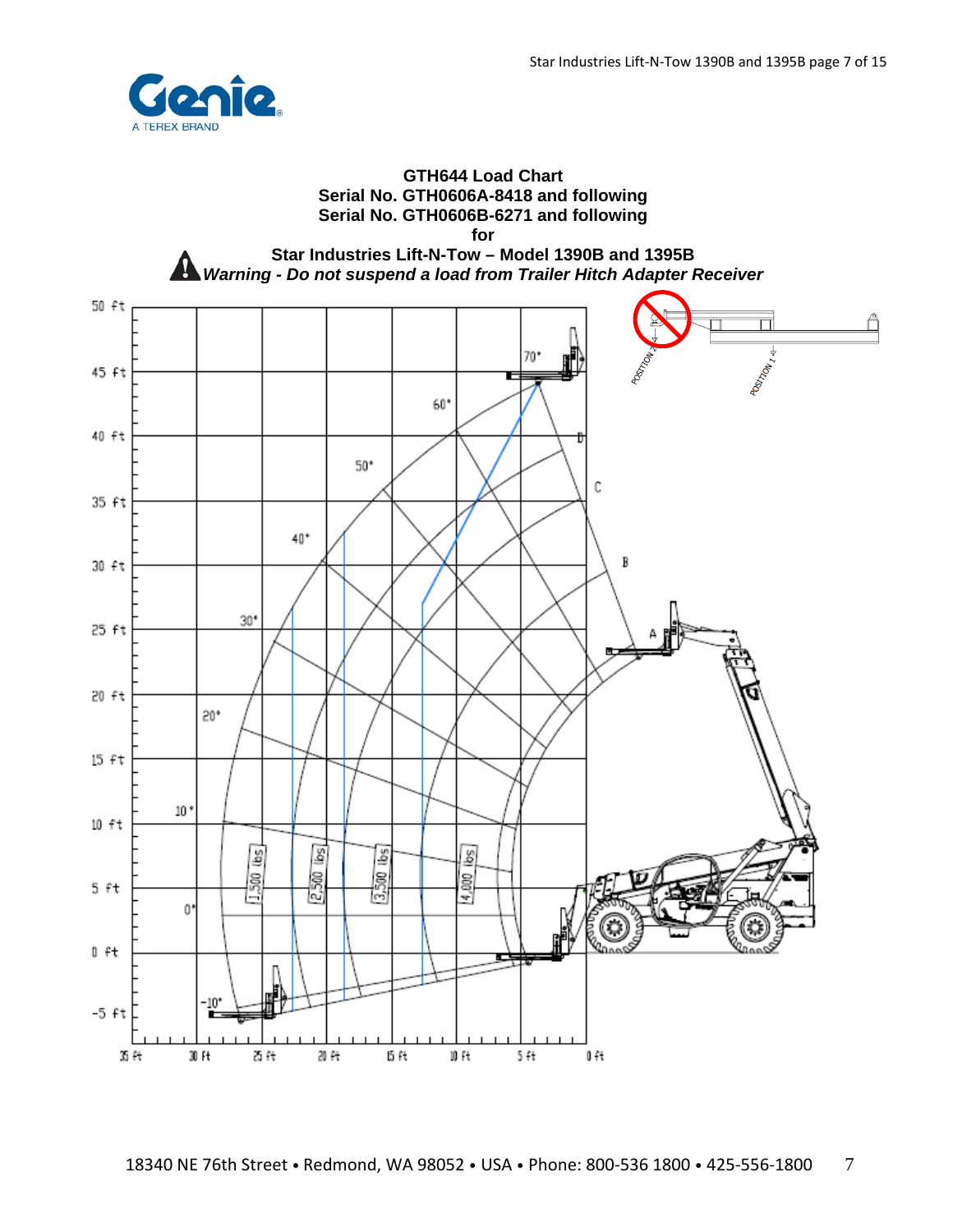

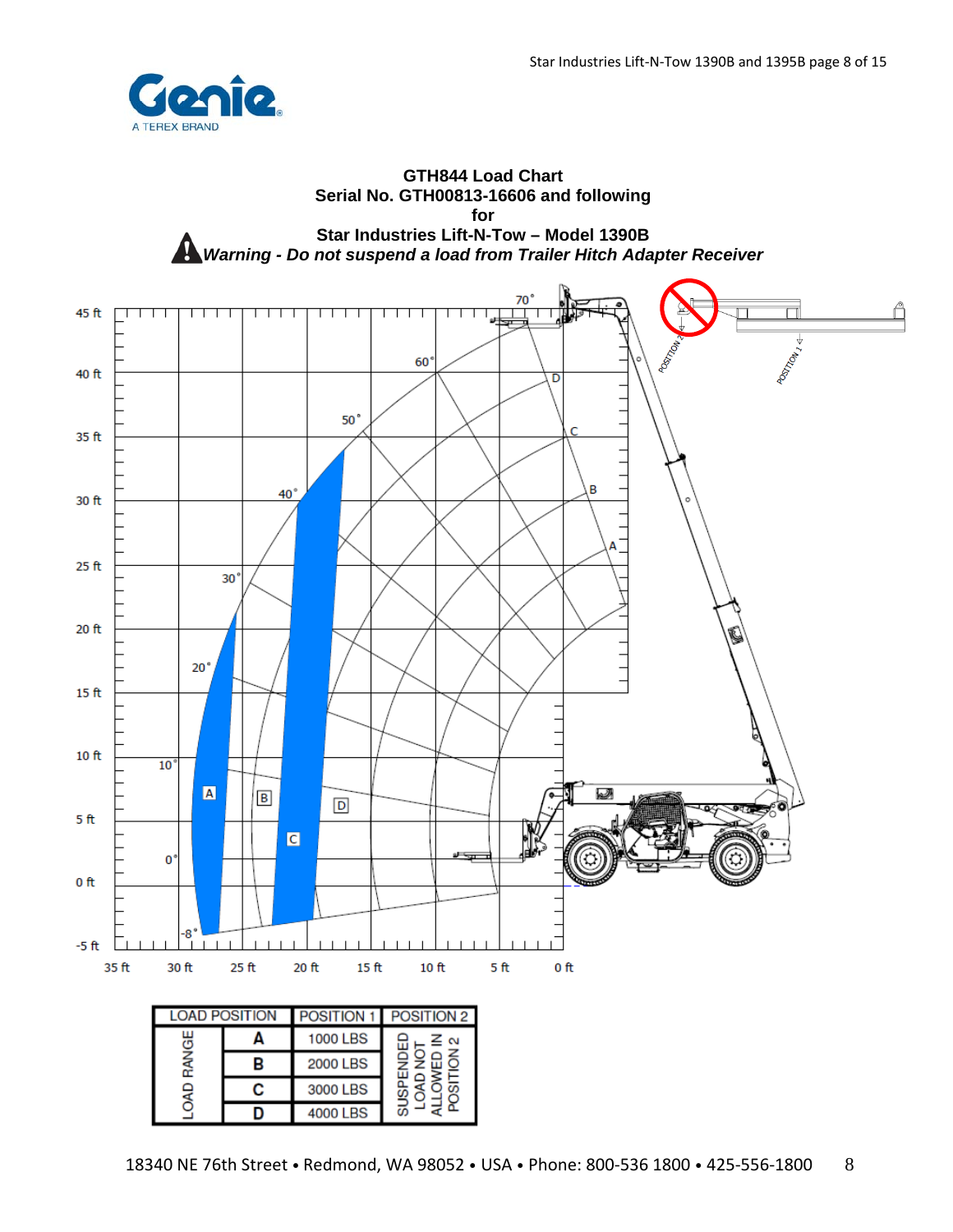

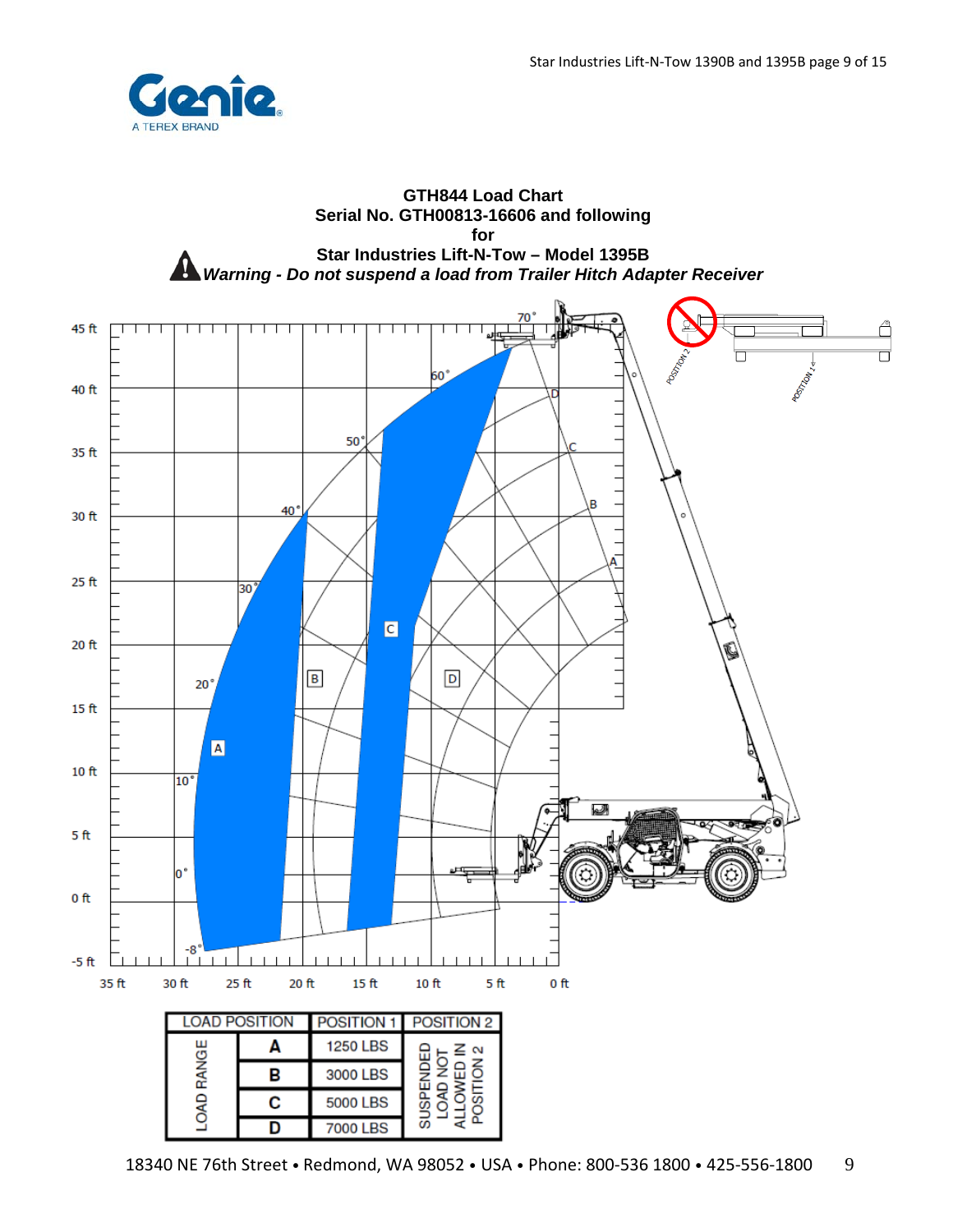

#### **GTH844 Load Chart with Serial No. GTH0806A-8418 through 16605 GTH0806B-6956 through 16605**

**for** 

**Star Industries Lift-N-Tow – Model 1390B and 1395B A** Warning - Do not suspend a load from Trailer Hitch Adapter Receiver

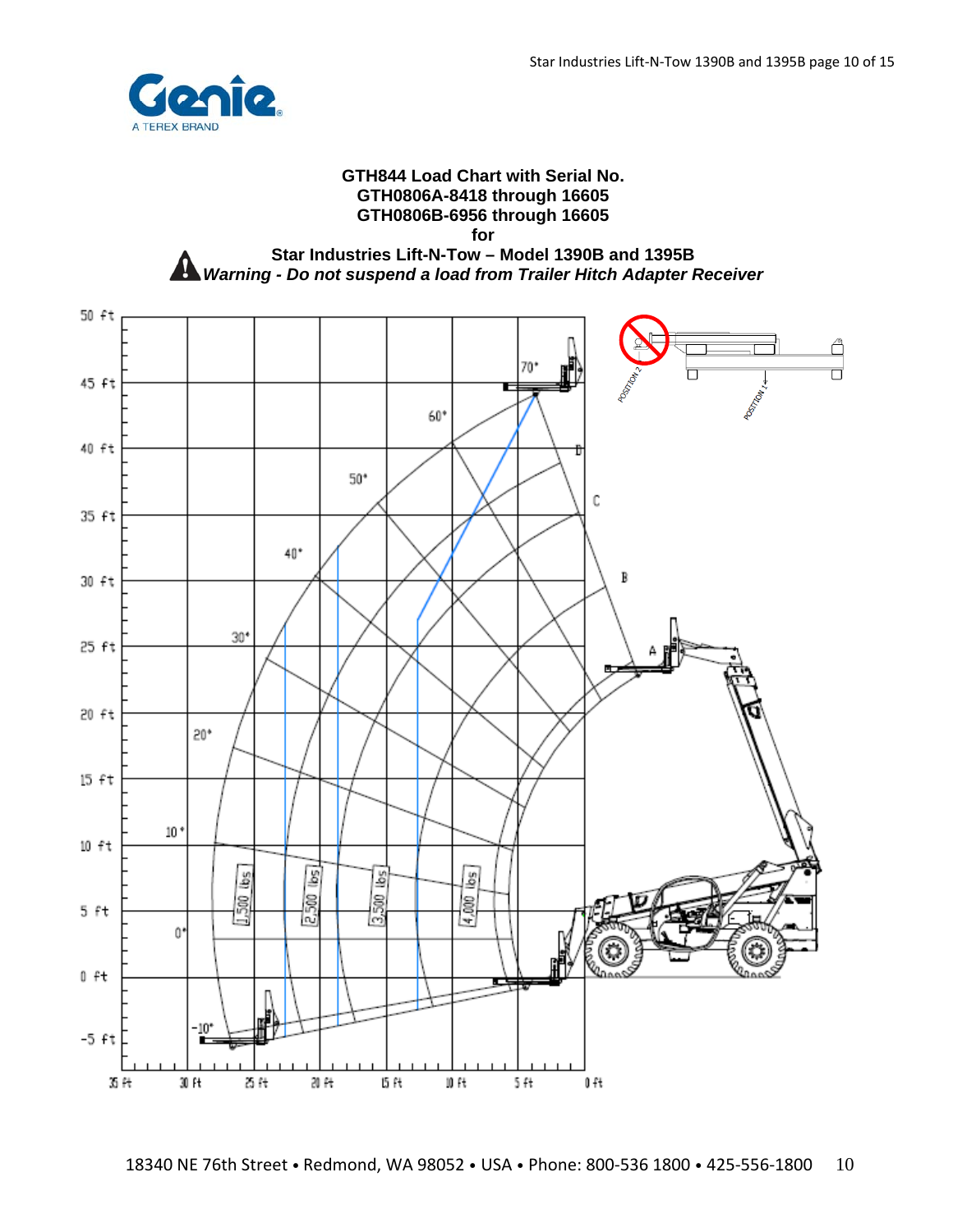

#### **GTH842 Load Chart with Serial No. GTH0806A-8418 through 16605 GTH0806B-6958 through 16605**

**for** 

**Star Industries Lift-N-Tow – Model 1390B and 1395B**  *Warning - Do not suspend a load from Trailer Hitch Adapter Receiver* 

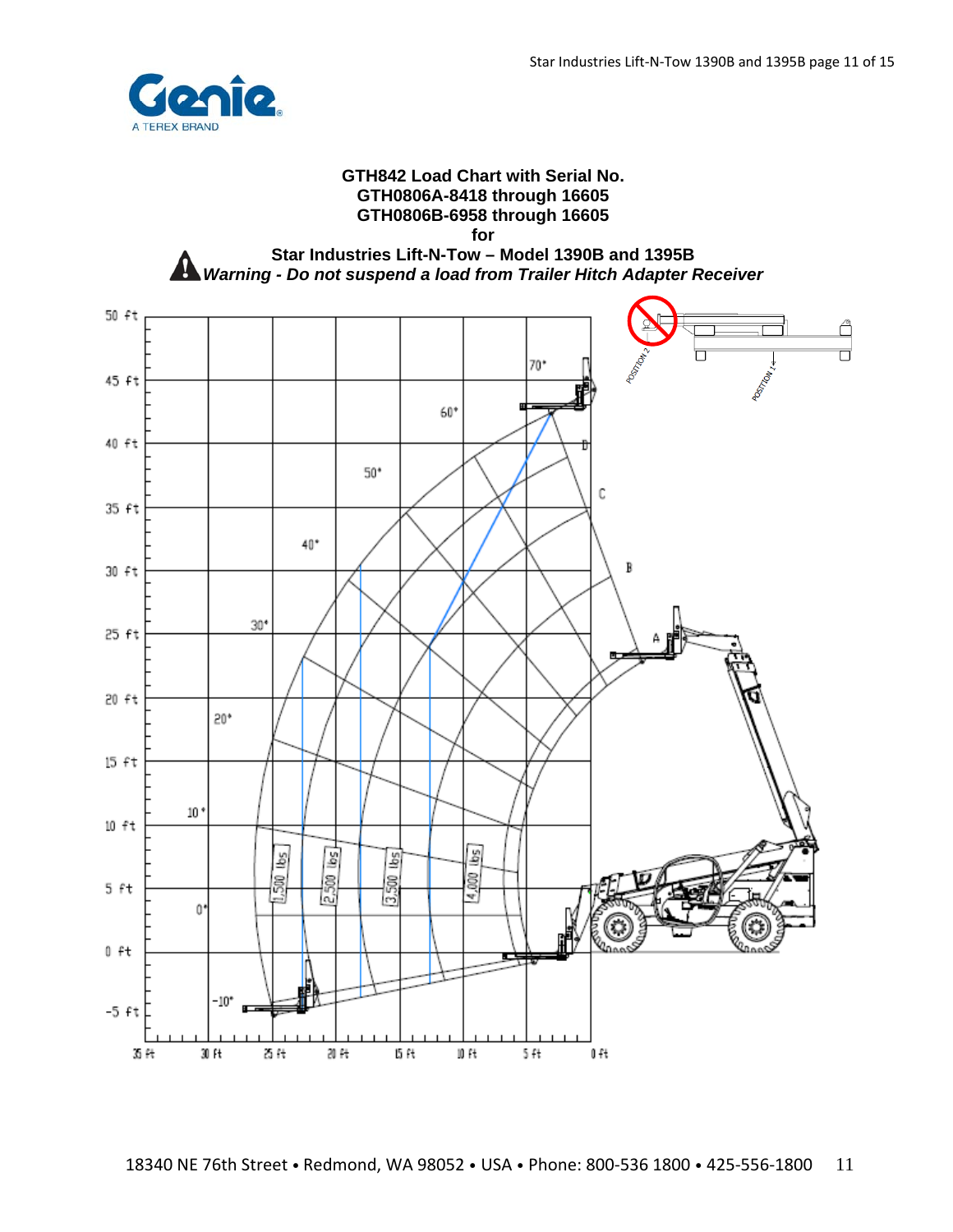

# **GTH1048 Stabilizer Up Load Chart with Serial No. GTH1007A-11697 and following GTH1007B-7101 and following for**

**Star Industries Lift-N-Tow – Model 1390B and 1395B A** Warning - Do not suspend a load from Trailer Hitch Adapter Receiver

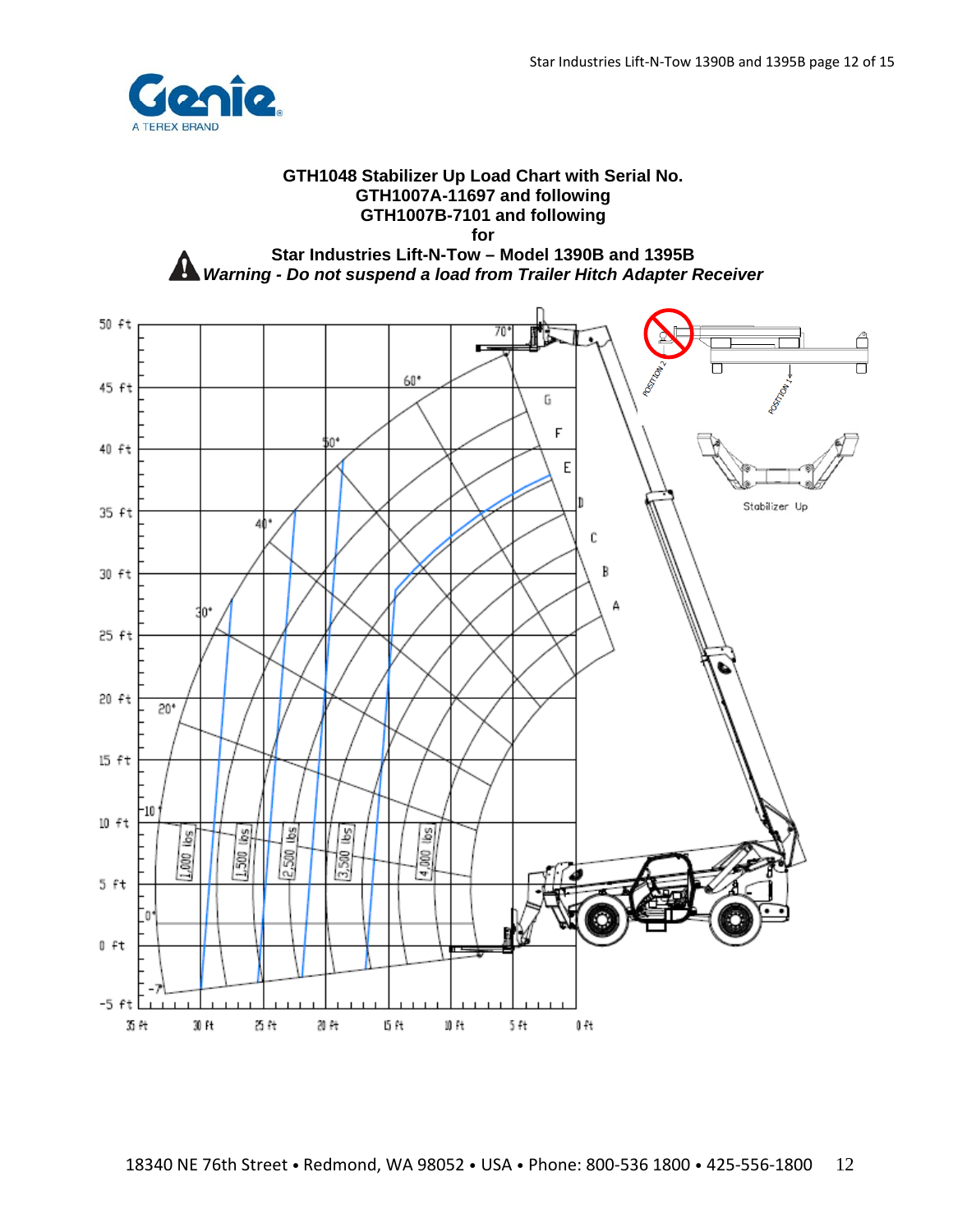

## **GTH1048 Stabilizer Down Load Chart with Serial No. GTH1007A-11697 and following GTH1007B-7101 and following for Star Industries Lift-N-Tow – Model 1390B and 1395B**

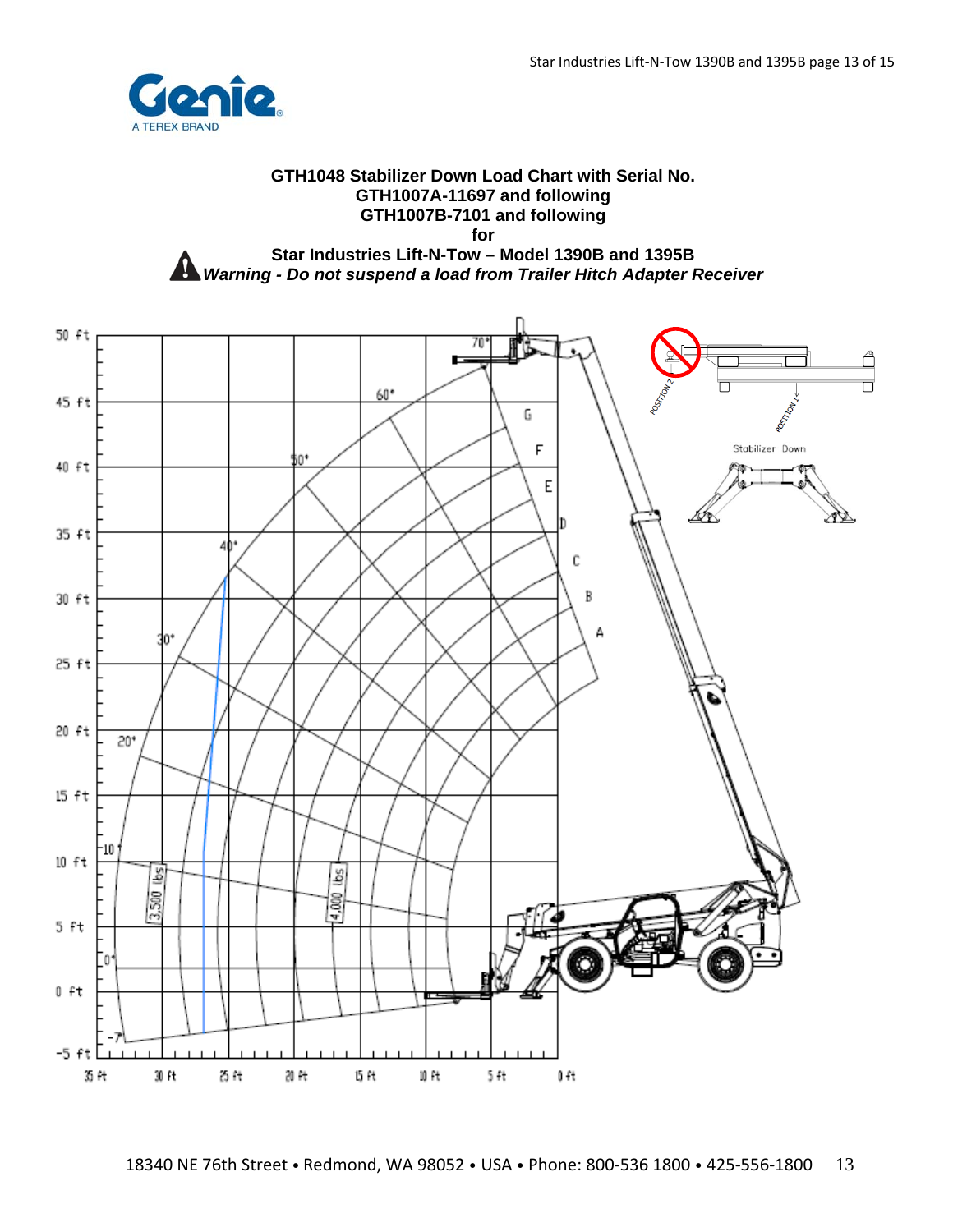

## **GTH1056 Stabilizers Up Load Chart with Serial No. GTH1007A-11697 and following GTH1007B-7101 and following GTH10014E-10001 and following for Star Industries Lift-N-Tow – Model 1390B and 1395B**